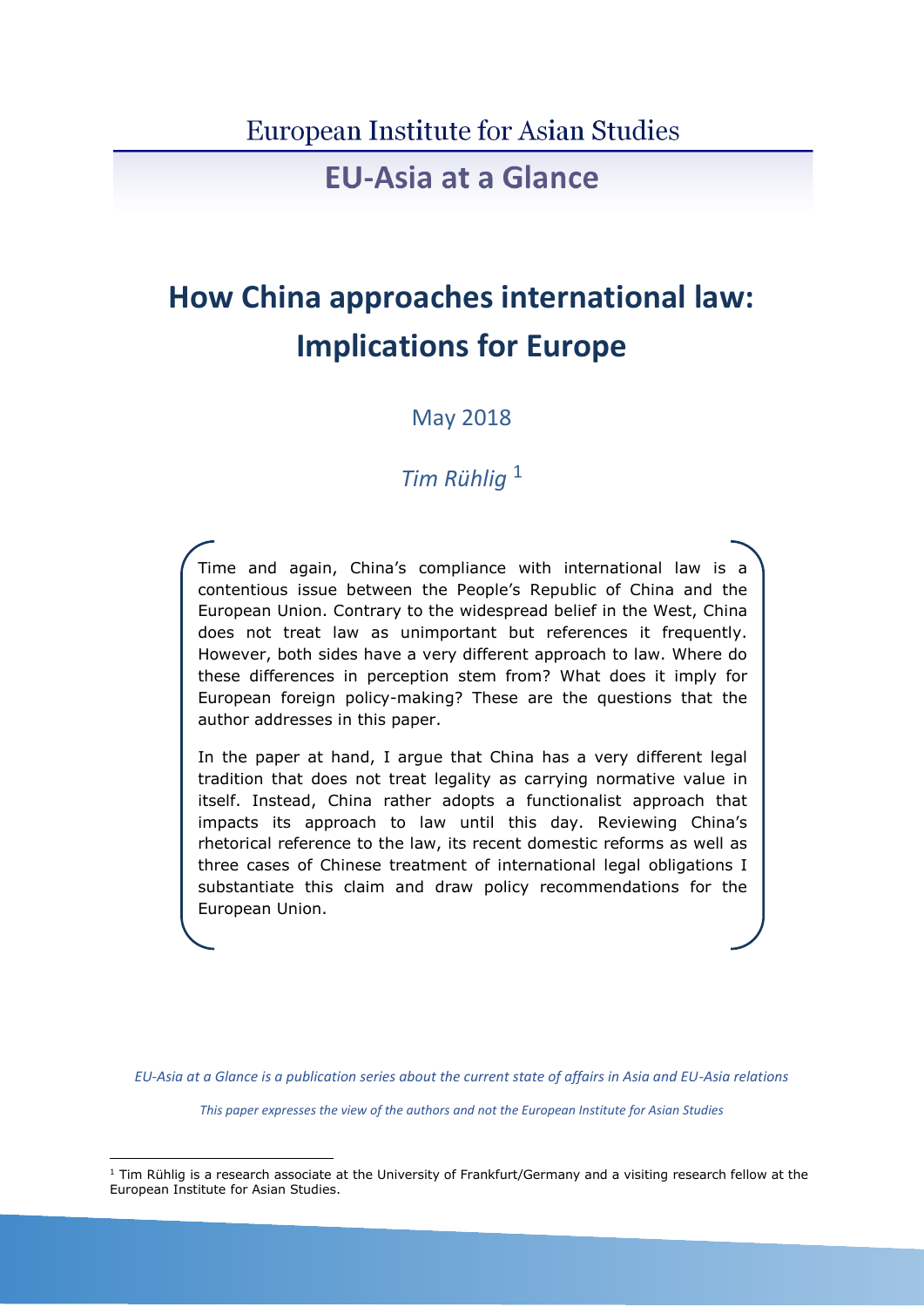*"A reliable partnership presupposes that you share fundamental principles and convictions. The rule of law is one of them. […] The core of the rule of law is that what counts is the power of law and not the law of the powerful." 2 (Angela Merkel during a state visit to China)*

*"The system of distinctively Chinese socialist rule of law has been steadily improved. […] The rule of law for the country, the government, and society is basically in place."<sup>3</sup> (Xi Jinping at the Chinese Communist Party's National Congress)*

Time and again, European and Chinese policy-makers disagree over issues related to China's approach to the law: Both the Chinese domestic rule of law and the country's compliance record with international law remain subject of contentious discussions. Many Europeans interpret China's reference to the rule of law as pure rhetoric. However, this perception leaves several questions unanswered:

Why do policy-makers of the People's Republic of China (PRC) constantly refer to law? Why is it so crucial for the Chinese leadership to emphasize what they perceive to be the country's functioning rule of law? Where do these differences in perception stem from? What does it imply for European foreign policy-making? These are the questions that I address in this paper.

In this context, we need to differentiate between the content of laws and the nature of law as such. With regard to the former, Europe needs to acknowledge the legitimate Chinese concern not just to follow existing international law that has been established under Western dominance but to reform it and establish new international legal norms. Regarding the latter, Europe should be aware that China has a very different legal tradition that may shape the current Chinese approach to law: While in Europe law and legal certainty are seen as carrying legitimacy being a value in itself, the Chinese traditionally follow a functionalist approach to law. There are signs that the PRC is perceiving law primarily as a means to achieve concrete benefits. These benefits include economic and reputational gains as well as positive governing effects of depolitization stemming from legalizing contentious issues. This implies that China has a less coherent approach to law depending on concrete contexts and the respective cost-benefit calculations: When legal certainty is beneficial for China, it is improved. In other cases, China prefers vague legal norms that are open to interpretation not constraining the exercise of political power.

I substantiate this argument by first reviewing China's rhetorical commitment to law and recent domestic legal reforms (part I). Next, I turn to three cases of international law and demonstrate how China's approach plays out in the international arena (part II). Finally, I draw conclusions and point out policy implications for the European Union (EU).

<sup>1</sup> <sup>2</sup> Merkel, A. (2016). *Rede von Bundeskanzlerin Merkel zur Verleihung der Ehrendoktorwürde durch die Universität Nanjing am 12. Juni 2016*.Retrieved from

https://www.bundeskanzlerin.de/Content/DE/Rede/2016/06/2016-06-12-merkel-universitaet-peking.html; translation: T.R.

<sup>3</sup> Xi, J. (2017). *Full Text of Xi Jinping's Report at 19th CPC National Congress*. Retrieved from

http://www.chinadaily.com.cn/china/19thcpcnationalcongress/2017-11/04/content\_34115212.htm.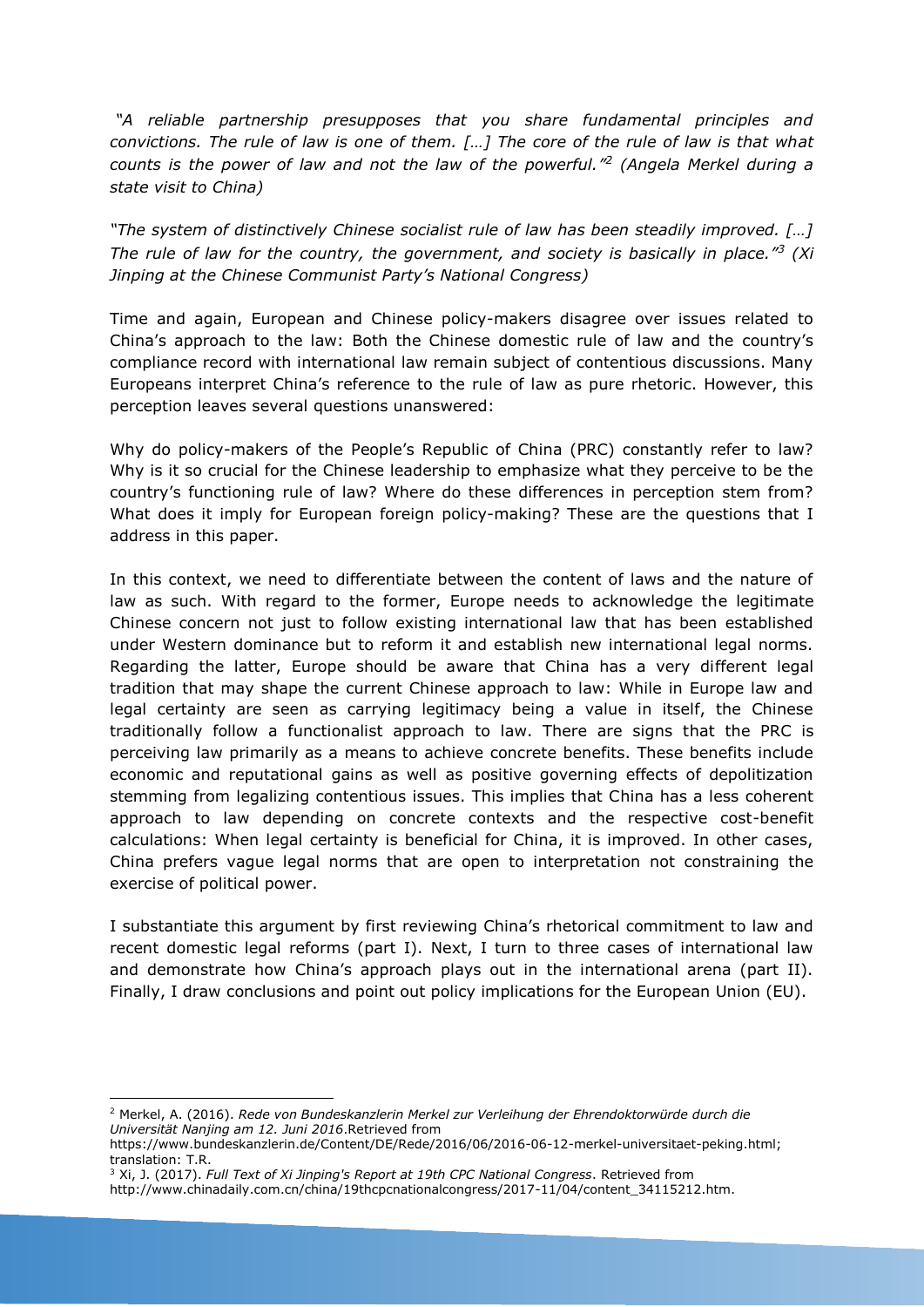#### **I. China's general approach to the rule of law**

Historically, China and Europe do not share the same approach to governance in general and the rule of law in particular: Although the substance of Chinese and European normative governance principles is similar, their form is very different: Since ancient times, Europeans conceptualized "good governance" along the lines of law. These laws were first derived from a divine order (e.g. the Ten Commandments); in the wake of secularization the term "laws of nature" was introduced. Today, democratic law-making is treated as the standard for legitimate rule. Hence, the source of legitimation for laws changed over time but not the nature rules as a law itself.

Chinese rulers, in turn, based their legitimacy on Confucian family ethics that pay care most about the feeling of compassion and sensitiveness for particular situations. This starts from the conviction that the human nature is good and that any morality lies in the human feeling of compassion. Not abstract and fixed rules and laws are guiding but context sensitivity and compassion.<sup>4</sup>

This historical difference is not deterministic. Not least in a globalized world, China and Europe regularly interact and there is no doubt that "European" ideas have heavily influenced modern China. In fact, the rule of law plays a crucial role in the Chinese Communist Party's (CCP) rhetoric. One example is Chinese Prime Minister Li Keqiang's 2017 report on the work of government delivered to the Chinese National People's Congress. In this speech, Li referred to the phrases "in accordance with the law" or "lawbased" in a wide range of issue areas including environmental protection, economics and finance, fight against crime and corruption, charity/social organizations, cyber governance, religious affairs, military and legal reforms, Hong Kong/Macao affairs or accessibility of the government.<sup>5</sup>

This is more than just a rhetorical emphasis: In 2014, the Central Committee of the CCP (CC CCP) made the rule of law the subject of its plenary meeting for the first time in the history.<sup>6</sup> Largely unnoticed by Western media and observers, the CC CCP announced farreaching reforms: Most crucial is the plan to establish circuit courts and deprive local party-state officials the right to appoint judges. Both initiatives seriously weaken local CCP officials' influence over the court system.<sup>7</sup>

Hence, China's recent judicial reforms have indeed strengthened the constitutional institutions against local political inference. However, this is not to say that China has established a rule of law regime similar to the European one. In fact, while the rule of law has been strengthened on the local level, the power of the central leadership over the judiciary has not decreased. Hence, the judicial reform is a means to strengthen topdown control of the CCP's national leadership over the local cadres. This finds its expression in the announcement of the 4th plenary session of the CC CCP highlighting that the Party remains above the law:

1

- <sup>6</sup> Li, C. (2018). *Chinese Politics, Economy, and Rule of Law,"Brookings Institution*. Retrieved from
- https://www.brookings.edu/on-the-record/chinese-politics-economy-and-rule-of-law/.
- <sup>7</sup> Tiezzi, S. (2014). *4 Things We Learned from China's 4th Plenum*. Retrieved from

<sup>4</sup> Jullien, F. (2003), *Dialog über die Moral*, Berlin: Merve.

<sup>5</sup> Li, K. (2017). *Report on the Work of the Government. Delivered at the Fifth Session of the 12th National People's Congress of the People's Republic of China on March 5, 2017*.Retrieved from

http://english.gov.cn/premier/news/2017/03/16/content\_281475597911192.htm.

https://thediplomat.com/2014/10/4-things-we-learned-from-chinas-4th-plenum/.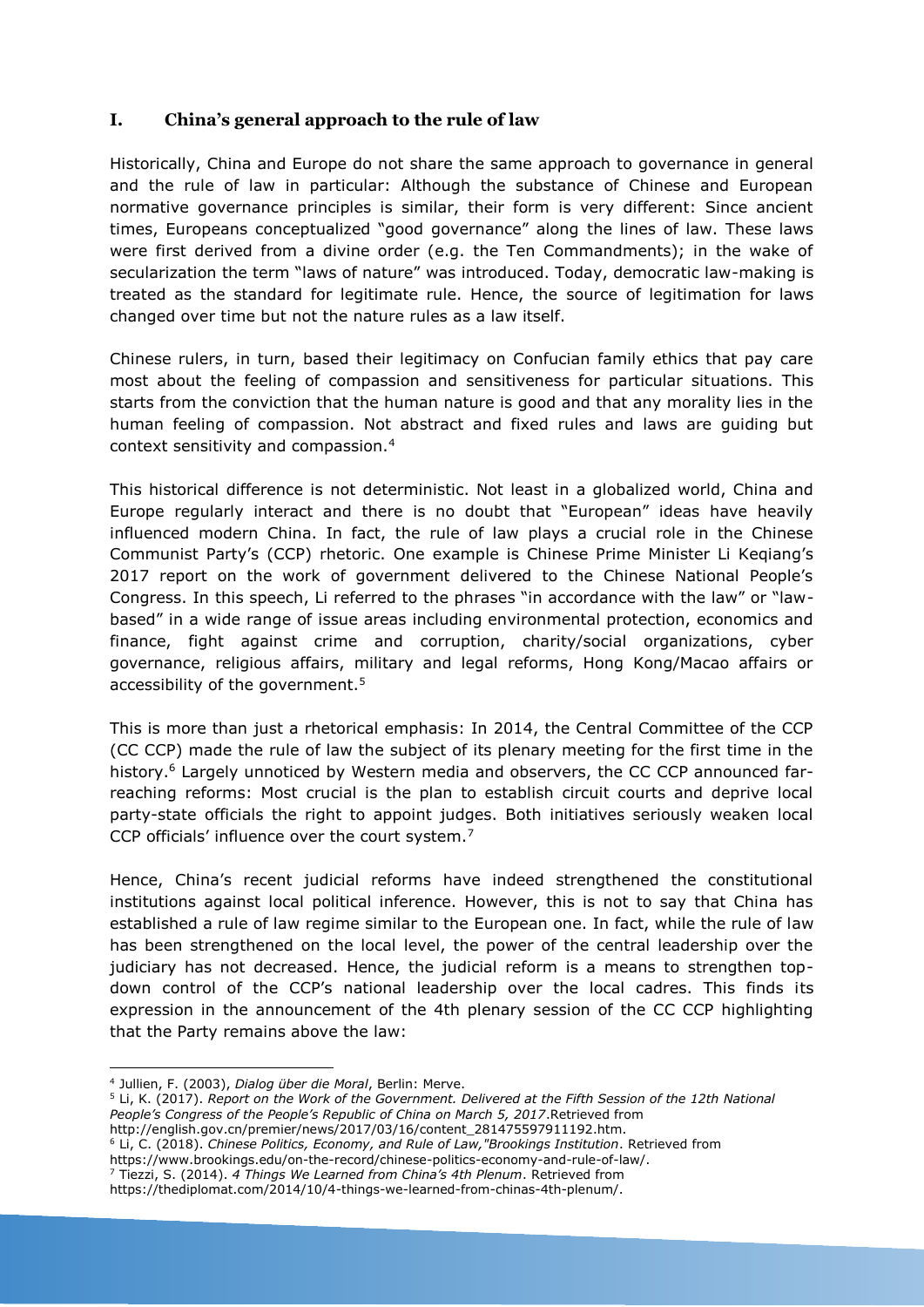*"It was stressed at the session that the Party's leadership is the most essential feature of socialism with Chinese characteristics and the most fundamental guarantee for socialist rule of law in China […] We need to strengthen Party rules and regulations, improve the systems and mechanisms for their formulation, and create a complete system of Party rules and regulations. We need to use these rules and regulations to fully implement the principle of the Party supervising its own conduct and practicing strict self-governance, and encourage Party members and officials to take the lead in abiding by state laws and regulations".<sup>8</sup>*

A core element of power centralization against the local party-state is the country's anticorruption campaign: Over the last five years, 1.3 million CCP cadres have been disciplined for violating laws and/or ethics of the Chinese Communist Party. Most of them were local officials. Most recently, at its annual gathering, China's parliament, the National People's Congress (NPC), in March 2018 adopted several changes to the anticorruption campaign that exemplarily reflect the ambivalences inherent in China's approach to legal reforms:

The NPC established a new anti-corruption authority, the National Supervision Commission which holds even more powers than the Central Commission for Discipline Inspection (CCDI) that has been in charge of the anti-corruption campaign in recent years. The new commission may not only investigate cases of corruption against Party cadres as the CCDI but against any public official, including employees of state-owned enterprises. This reflects that while the CCDI was purely an institution of the Party outside of the state's law enforcement apparatus, the National Supervision Commission is a dual institution reporting both to the state and the party authorities. Although this closer interlinkage may appear to be a positive step in the first place, the control of the CCP over the new commission remains essentially undisputed: The National Supervision Commission is headed by Yang Xiaodu. At the same time, however, Yang is the deputy secretary of the CCDI. In this latter capacity Yang is accountable to Zhao Leji who is the head of the CCDI. In other words, this personal overlap allows the head of the CCDI to effectively instruct the head of the National Supervision Commission. In accordance with this finding that improvements are limited, defendants of anti-corruption charges will continue to be denied access to legal defense. $9$  Appealing the decisions of the commission is impossible; detainees can be held for six months without any legal charges.

At the same time, however, we should bear in mind that corruption is indeed a severe challenge for the whole country not being restricted to the CCP. Hence, the broadening of the campaign as such is a logical step. While Western observers tend to view it as a means in the hands of President Xi Jinping to consolidate his power, this perception overlooks that most cadres being charged for corruption have actually been corrupt and their removal is not linked to power struggles within the CCP at all. Furthermore, the

<sup>1</sup> <sup>8</sup> Central Committee of the Communist Party of China. (2014). *Communique of the 4th Plenary Session of the 18th Central Committee of CPC*. Retrieved from http://www.china.org.cn/china/fourth\_plenary\_session/2014- 12/02/content\_34208801.htm.

<sup>9</sup> Zhou, V., and Mai, J. (2017). *A Kinder, Gentler New Anti-corruption System for China?* Retrieved from http://www.scmp.com/news/china/policies-politics/article/2116151/kinder-gentler-new-anti-graft-systemchina.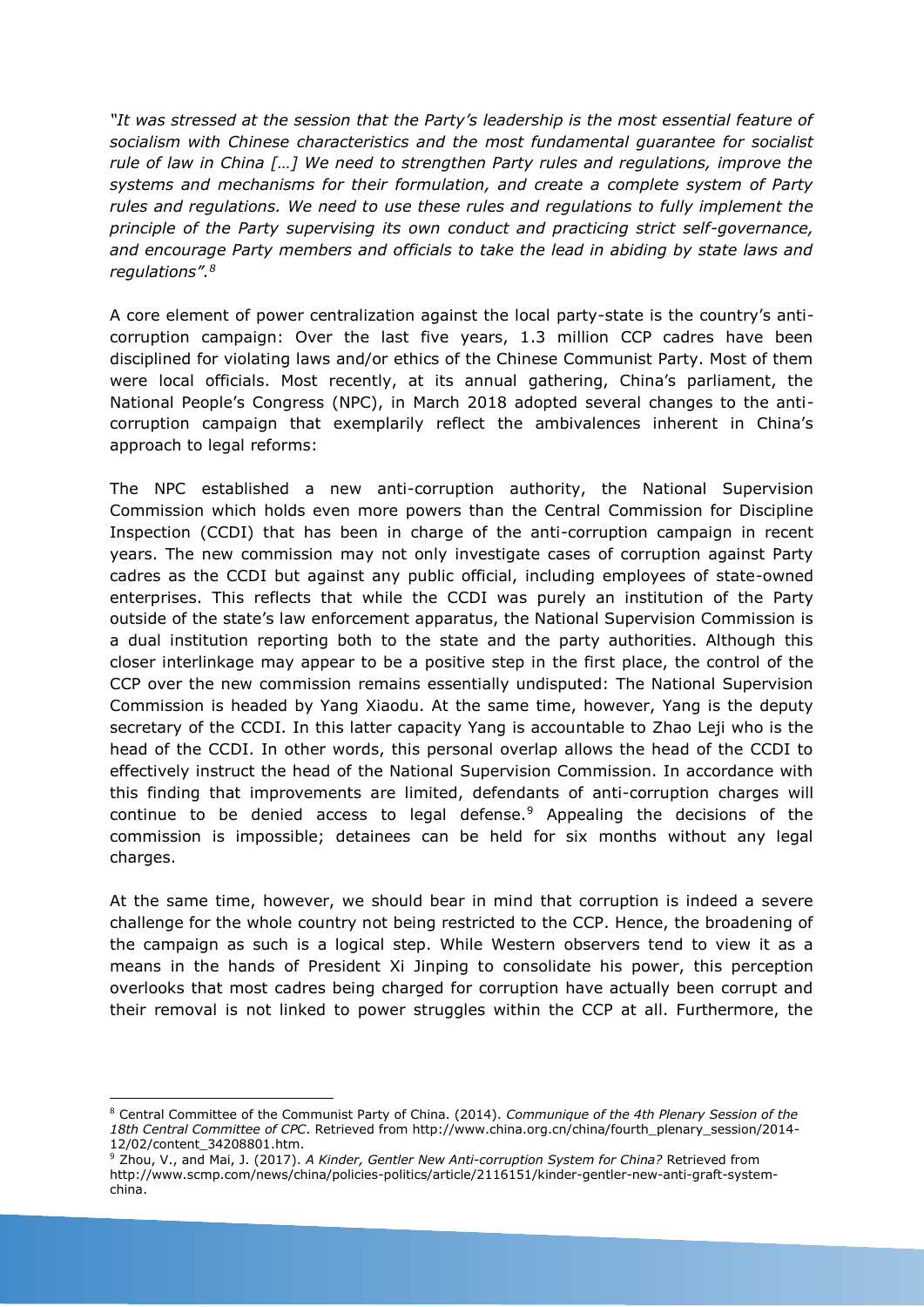widespread system of extra-legal prisons (shanggui) will be abolished<sup>10</sup> giving rise to hopes for less arbitrary and more transparent litigations.<sup>11</sup>

Hence, while the policy initiatives respond to real challenges (e.g. corruption) and include some improvements (e.g. abolishment of extra-legal prisons) they do not genuinely strengthen China's rule of law. This became obvious not least in 2015 when the Chinese authorities cracked down on 248 human rights lawyers that had previously defended oppositionists.<sup>12</sup> In essence, legal reform is not about judicial independence as such but aims at functionally strengthening the central authorities vis-à-vis the local party-state. In 2016, a legal advisor to the Central People's Government (CPG) told me anonymously in an interview:

*"When you translate the word "law" into Chinese, it is "method".<sup>13</sup> For Chinese, law is rather a means to get things done and nothing natural. […] This is a fundamental reason why the Chinese people don't respect the laws – regardless of the author of a specific law. […] For Chinese, disobeying the law is normal; morality is detached from the concept of laws. […] What China needs to worry about is not the question whether the*  laws itself are legitimate but law enforcement to compensate the missing communal *morality. Chinese need to learn to respect the laws and not think that they will remain on paper forever."<sup>14</sup>*

Hence, even though we see a partial strengthening of the rule of law in China significant differences compared to Europe remain in place. Conceptually, this divergence finds expression in the CCP's differentiation between "constitutionalism" and "following the constitution": According to a leaked CCP decision ("document 9"), constitutionalism is associated with Western approaches to the rule of law and is banned from public discourse and a forbidden research subject for social scientists in the PRC.<sup>15</sup> The rationale behind this ban is that "constitutionalism" is associated with an independent judiciary that is not subject to the control of the CCP. The constitution, in turn, is praised and is to remain a core component of the CCP's reform agenda.<sup>16</sup>

If Chinese legal reforms are not intended to establish a rule of law in accordance with the European template the question appears what is behind China's approach to law. In this paper I argue that the answer is that China rather adopts a functional approach to law. Following the law, legal predictability and certainty are not treated as normative values in itself but perceived from the angle of their instrumental value in specific contexts. In fact, legality carries at least three direct benefits from the perspective of the CCP:

https://www.deathpenaltyworldwide.org/country-search-post.cfm?country=China.

1

<sup>10</sup> Human Rights Watch. (2017). *China: Abolish Secret Detention But Ensure Rights Protections*. Retrieved from https://www.hrw.org/news/2017/10/18/china-abolish-secret-detention-ensure-rights-protections.

 $11$  Another positive development is the constant decrease of death penalty executions in China. Official statistics are secret; however, experts' estimations show a clear downward trend over the years. See for example Cornell Law School. (2014). *Death Penalty Database. China*. Retrieved from

<sup>12</sup> Amnesty International. (2016). *A Year On: China's Crackdown On Human Rights Lawyers*. Retrieved from https://www.amnesty.org/en/latest/campaigns/2016/07/one-year-since-chinas-crackdown-on-human-rightslawyers/.

 $13$  The interviewee refers to the word "fa", "法". This character may adopt the meaning of "law" as in "falü" "法律 " as well as "method" as in the term "banfa" "办法".

<sup>&</sup>lt;sup>14</sup> Author's interview

<sup>15</sup> China Copyright and Media. (2013). *Communiqué on the Current State of the Ideological Sphere (Document No. 9). Report concerning the Present Situation in the Ideological Area*. Retrieved from

https://chinacopyrightandmedia.wordpress.com/2013/04/22/communique-on-the-current-state-of-theideological-sphere-document-no-9/.

 $16$  Ibid.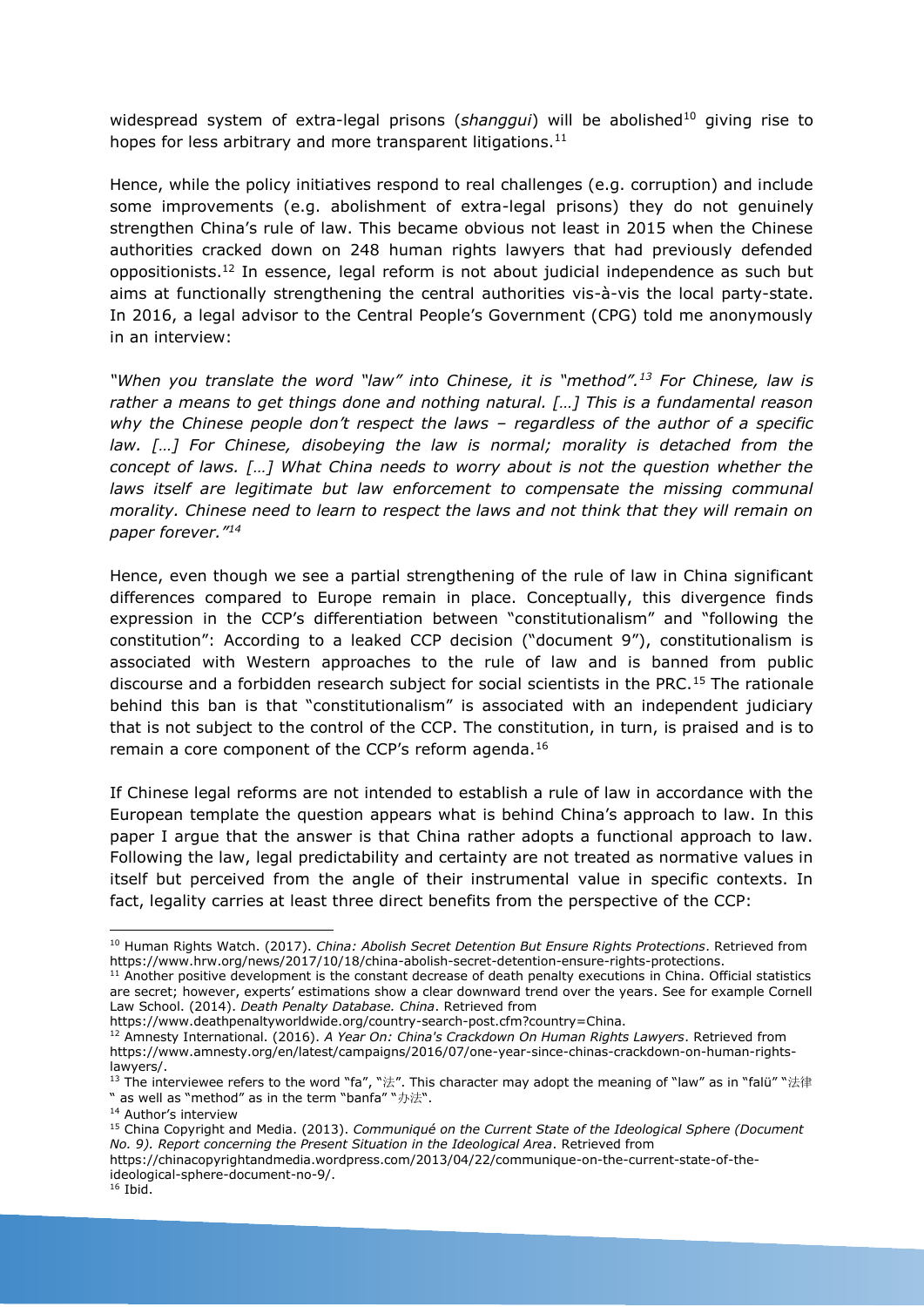Firstly, legal certainty is crucial for any modern economy. The PRC has turned to rule by law to facilitate its economic development including foreign trade and investment.<sup>17</sup> An advisor to the CPG explained anonymously in an interview:

*"If you want to promote a market economy you need the rule of law. This is at least what Westerners keep telling us for the last 30-40 years. […] It is pure dogmatism. In previous times, the Communist Party has dogmatically followed the Soviet Union. Today, we follow the neo-liberal ideas of the West without questioning them. We believe that whatever works in the West will also be effective in China."<sup>18</sup>*

Secondly, the PRC aims to portray itself as a reliable status quo power in international affairs. In fact, international reputation is a significant source of the CCP's domestic legitimation:

*"In the West, observers tend to believe that Xi Jinping's recent emphasis on foreign affairs is indicating a more nationalist and aggressive foreign policy. What they miss is that we know very well that being a successful great power implies to gain a good reputation and build a relationship of trust. […] When our leaders emphasize our international success, they are aware of the legitimatory benefits for the Party from it. But they also know that international prestige also depends on China's international reputation as a peace-loving state."<sup>19</sup>*

This goes along with the necessity to play by the rules widely accepted in the international arena. In this context, compliance with international law is most crucial and necessary to assure international partners that China will remain a status quo power, a reliable partner and a responsible great power.

Thirdly, China has carefully studied the European approach and identified the value of the law's depolitization potential: When one accepts the normative value of following the law, compliance with decisions is turned from a contested political issue into a legal one. In other words, legal codification may help avoid contestation and transform politically issues into matters of compliance. In line with the European tradition, the latter may be perceived as a duty of any "good citizen":

*"China is a huge and diverse country. It is hard to control the whole nation, particularly if everyone wants to be engaged in decision-making. Law provides us an option to escape from such unproductive debates. […] The Chinese people are not yet accepting the rule of law but the awareness of it is growing. After all, everybody has to understand: You need to follow the law and not discuss it all the time. This is how it works around the world. […] Improvements of law consciousness will improve our governance. Therefore, it is really important to promote the rule of law."<sup>20</sup>*

<sup>18</sup> Author's interview

<u>.</u>

<sup>17</sup> In 2011, China declared in a white paper on its legal system: "*In 1992 the 14th National Congress of the CPC made an important strategic decision to establish a socialist market economy. It expressly stated that the establishment and improvement of this socialist market economy must be regulated and guaranteed by a complete legal regime. To meet the requirements for establishing a socialist market economy, the Chinese legislature accelerated the pace of enacting economic laws*"; see: People's Republic of China. (2011). *White Paper: The Socialist System of Laws with Chinese Characteristics*. Retrieved from http://www.npc.gov.cn/englishnpc/news/2011-10/28/content\_1677839.htm.

<sup>19</sup> Author's interview

<sup>20</sup> Author's interview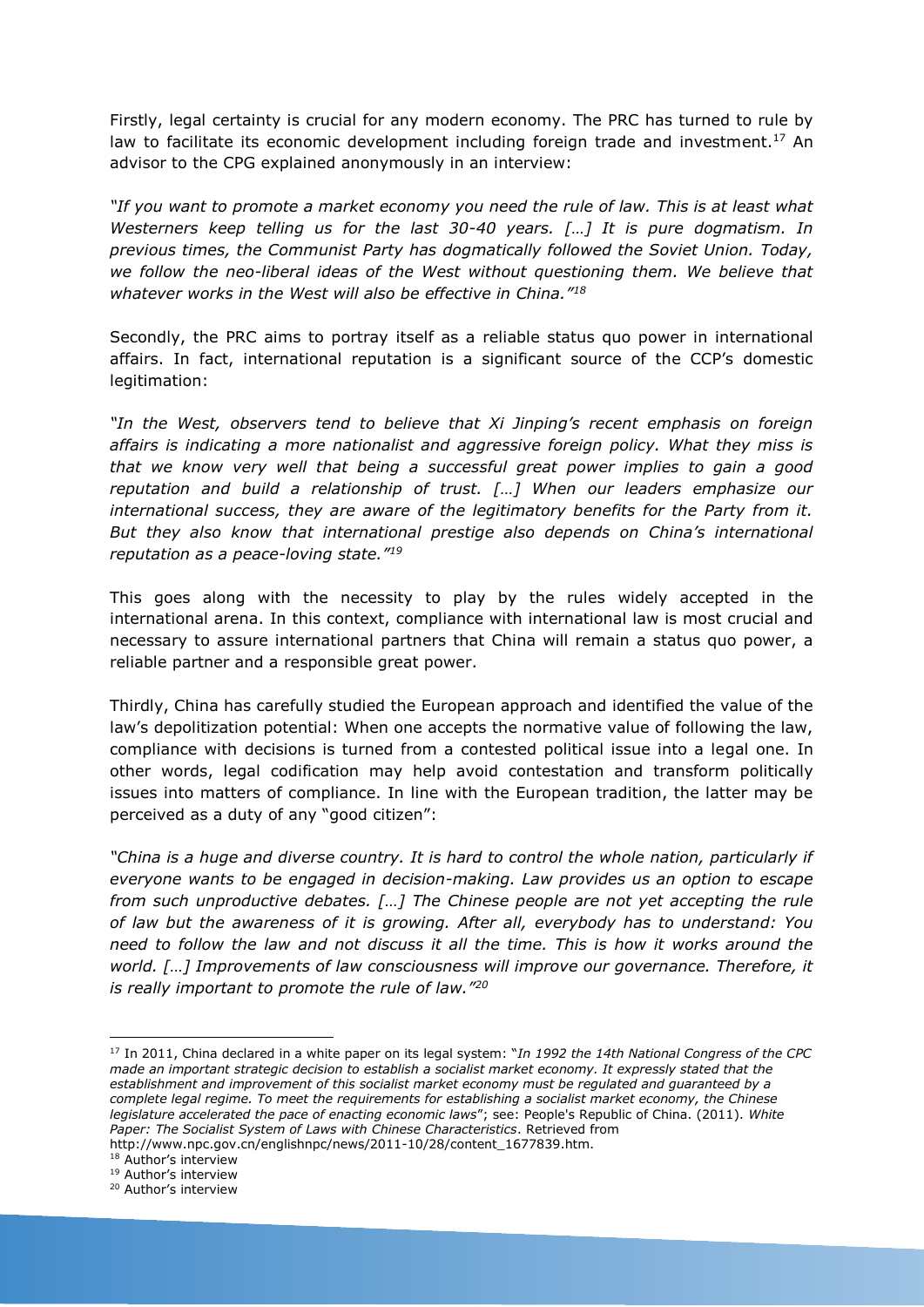Ironically, though, the depolitization potential of law stems from the European tradition and its attribution of normative value to law. China's leaders do not subscribe to this understanding. Nevertheless, they have carefully studied the European approach and aim to utilize it for their own political purposes.

In sum, China is strengthening the role of the law but is rather following a functional approach to law not accepting its inherent normative value. This may be rooted in the Chinese tradition that does not know laws derived from a divine order. Hence, the Chinese leaders rather aim to govern the country by means of the "rule by law" or  $-$  as they put it – in accordance with law. Despite all improvements, this should not be confused with the European understanding of the rule of law.

#### **II. China's approach to international law – examining exemplary cases**

What are the implications for China's handling of international law? I turn to this question in the following examining three examples from three different area fields of international affairs:

#### **II.1 Trade: WTO law**

Upon its accession to the World Trade Organization (WTO) in 2001, China accepted farreaching legally binding trade rules. Then-U.S. President Bill Clinton proudly claimed that it was the "most one-sided trade deal in history"<sup>21</sup>. Many experts agreed with the assessment but doubted whether the PRC would be both willing and capable of complying with the WTO's comprehensive set of rules and regulations.<sup>22</sup> However, since China's economic development is benefiting from legal certainty, the PRC has decided to largely comply with its WTO obligations.

In the context of China's WTO accession, reformers succeeded to push through economic reforms against the will of more conservative factions of the CCP utilizing the above mentioned depoliticization effect: They argued that it was a legal requirement for China under WTO law. In the early 2000s, this strategy proofed to be highly effective.<sup>23</sup>

An outstanding example of China's general good compliance with WTO is its handling of WTO Dispute Settlement Body (DSB) rulings against the PRC. China has a far better compliance record with DSB rulings against it than any other major trading power: Historically, developed countries consisting out of the United States, the European Union, Canada, Japan and Australia have only a compliance rate of 50%. Developing countries

<sup>&</sup>lt;u>.</u> <sup>21</sup> Quoted in: Wu, X. (2011). No Longer Outside, Not Yet Equal: Rethinking China's Membership in the World Trade Organization, *Chinese Journal of International Law,* 10(1), p. 237.

<sup>22</sup> Hilpert, H. et al. (2005). *China 2020. Perspektiven für das internationale Auftreten der Volksrepublik, SWP Studie S 2005/32*. Berlin:SWP, p. 15. Sally, R. (2005). China's Trade Policies in Wider Asian Perspective, *LSE/CCER Conference.* Beijing, p 12.

<sup>&</sup>lt;sup>23</sup> Wang, Q. (1999). The Rise of the Neoclassical Economics and China's WTO Agreement with the United States in 1999, *Journal of Contemporary China,* 20(1). Long, Y. (2007). China's WTO Accession. Implications and Key Lessons Learned. In I. Gill, Y. Huang and H. Kharas (Eds.), *East Asian Visions. Perspectives on Economic Development.* Washington D.C.: World Bank. Bacchus, J. (2011). China's Continuing Need for the WTO, *China Buinessreview,* 38(1).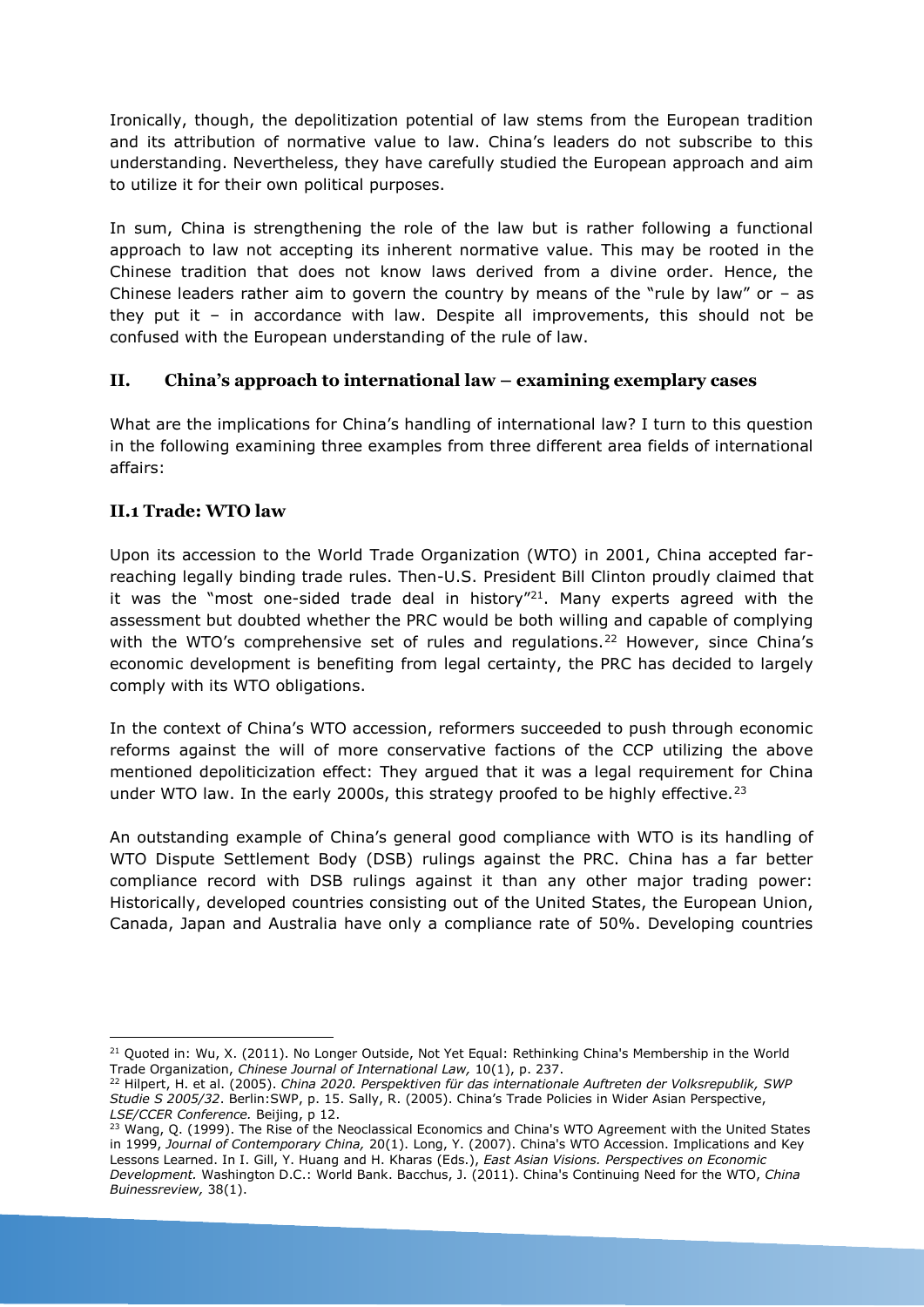score considerably better complying with 80%.<sup>24</sup> Out of the 33 concluded cases, the PRC has a compliance record of 85.7% of all completed original cases.<sup>25</sup>

The reason for this extraordinary high compliance rate is China's concern for its international reputation: DSB rulings are comparatively clear in naming violations of WTO law and rather precise by outlining what countries have to do to bring their policies in compliance with WTO law. Hence, if China wants to avoid being clearly named a violator of WTO law, it has hardly any choice but compliance.

At the same time, however, when assessing China's compliance with WTO law the devil is in the details: The PRC has done everything to uphold state permeation of its economy and did not convert into a full market economy.<sup>26</sup> However, to achieve this goal, China has aimed to avoid openly violating WTO law but has carefully studied its legal obligations for loopholes.<sup>27</sup> For example, China has interpreted the term "prudential regulations" very broadly when applying it to key sectors such as finance and banking:

Upon its WTO accession, the PRC had committed itself to lift all regulations for foreign financial firms after a phase-in period of five years except for "prudential regulations".<sup>28</sup> This obligation seemed to indicate that China's financial market would turn into one of the most liberal ones on the globe outperformed only by exceptionally free territories such as the Cayman Islands.<sup>29</sup> This was a noteworthy commitment because the financial sector is crucial for the allocation of resources in any country but in a state-permeated one with a high market share of state-owned banks like in the PRC in particular. In addition, in absence of a functioning capital market, apart from their savings Chinese firms mostly finance their investments through bank loans.<sup>30</sup>

When implementing its commitments under WTO law, however, China carefully studied the term "prudential regulations" and noticed that there is no internationally accepted definition of the phrase. Hence, it adopted a very broad definition of it that allowed the PRC to effectively keep full control over its financial sector not endangering the dominance of state-owned banks. Hence, China is complying with the letter of its WTO

<u>.</u>

<sup>25</sup> While China's remarkably good compliance record is widely acknowledged, European critics point to the increase application of "dirty tactics": They argue that the PRC aims to delay the implementation of DSB rulings wherever possible. This criticism is, however, hypocritical because the EU (and the U.S.) is following the very same tactics for years making use of the legal loopholes of WTO law. Hence, China's change in policy is rather an expression of the PRC's familiarization with WTO law and the Western practices of trying to circumvent it. After all, it needs to be noted that rather than criticizing China for its tactics, Europe needs to acknowledge that the PRC's compliance record with WTO DSB rulings against it is far better than that of the EU.

<sup>28</sup> World Trade Organization. (2001). *Report of the Working Party on the Accession of China. Addendum. Schedule CLII - The People's Republic of China. Part II - Schedule of Specific Commitments on Services. List of Article II MFN Exemptions. WT/ACC/CHN/49/Add.2.* Geneva: WTO, p. 35.

<sup>24</sup> Davey, W. (2009). Compliance Problmes in WTO Dispute Settlement, *Cornell International Law Journal,* 42(1), p. 121.

<sup>26</sup> ten Brink, T. (2011). *Institutional Change in Market-Liberal State Capitalism: An Integrative Perspective on the Development of the Private Business Sector in China, MPIfG Discussion Paper 11/2*. Köln:Max-Planck-Institut für Gesellschaftsforschung.

<sup>&</sup>lt;sup>27</sup> Kobayashi, Y. (2013). "Creative Compliance?" China's Compliance with the WTO - a Case Study of Telecommunications Services. In K. Zeng and L. Wei (Eds.), *China and Global Trade Governance.* London: Routledge. Webster, T. (2014). Paper Compliance: How China Implements WTO Decisions, *Michigan Journal of International Law,* 35(1). Oh, S. (2015). *Convenient Compliance. China's Industrial Policy Staying One Step Ahead of WTO Enforcement, EAI Working Paper*. Seoul: East Asia Institute.

<sup>29</sup> Whalley, J. (2003). *Liberalization in China's Key Service Secotrs Following WTO Accession. Some Scenarios and Issues of Measurement, NBER Working Paper Series 10143*, Cambridge, National Bureau of Economic Research, p. 11.

<sup>&</sup>lt;sup>30</sup> Nölke, A. et al. (2014). Domestic Structures, Foreign Economic Policies and Global Economic Order. Implications from the Rise of Large Emerging Economies, *European Journal of International Relations,* Online First, p. 12.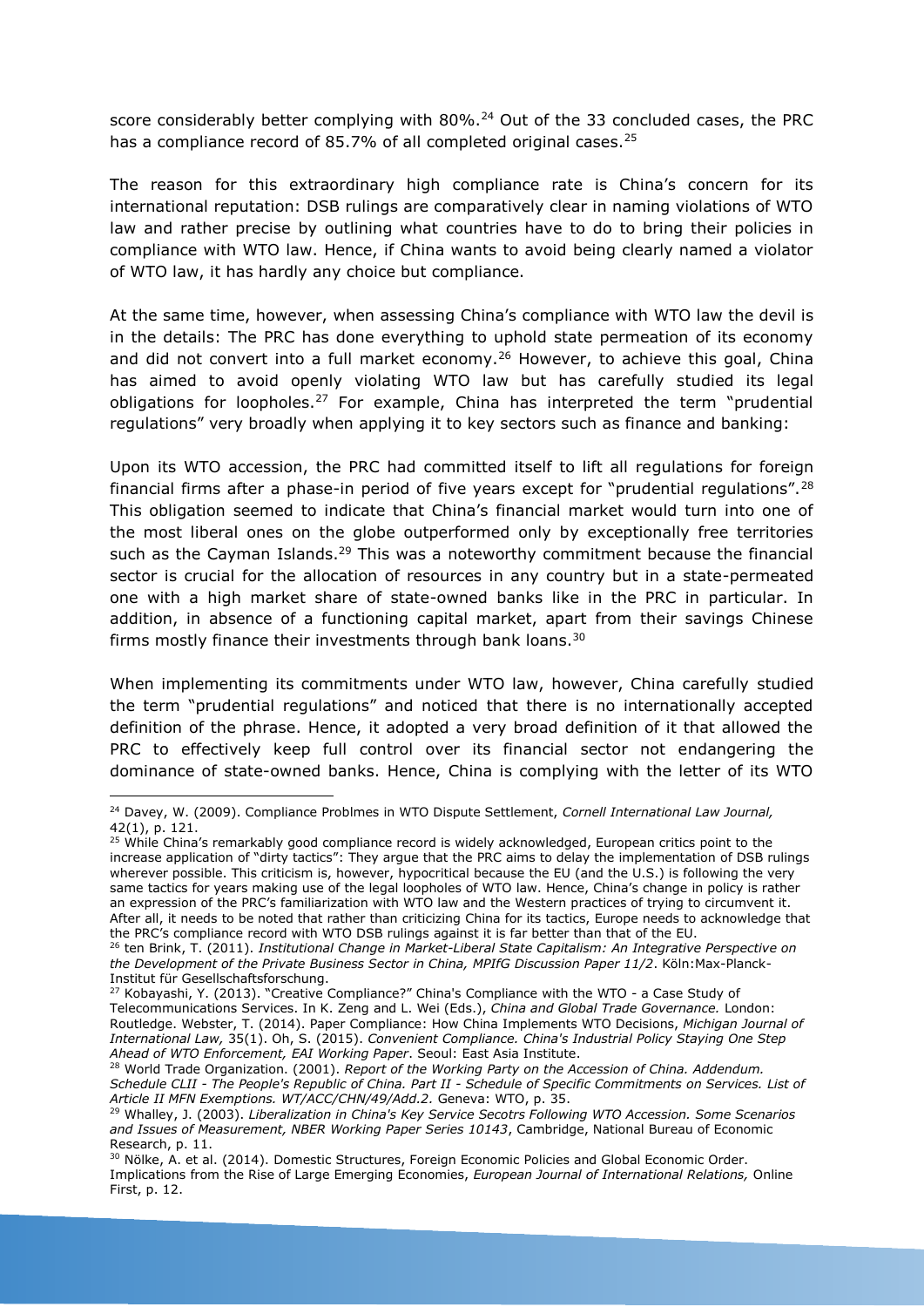obligations but violates the spirit of it. In a turn to "creative compliance", China has effectively made use of the legal loopholes inherent in WTO law.

In sum, China has a comparatively good compliance record reflecting its economic benefits from international trade law. Depolitization and reputational considerations also play a role. Nevertheless, the PRC prefers vague legal norms that provide room for interpretation and "creative compliance".

#### **II.2 Security: Law and the South China Sea conflict**

In contrast to trade law, China has less incentive to comply with international law in the field of international security. In fact, China is hesitant to follow international law when it touches upon the country's core security interests. In an anonymous interview with an advisor to the CPG, I was openly told that

*"when national security is at risk, no country follows its national laws. Just look what the NSA [National Security Agency, T.R.] in the US does: they spy and they collect data. Every country in the world does it."<sup>31</sup>*

While this statement does not directly relate to international law it is reasonable to assume that China would not follow international legal obligations if it does not even feel bound by national laws.

This does, however, not imply that the PRC ignores international law in the area field of security altogether. Instead, China's approach is rather characterized by inconsistency stemming from its functionalist understanding of law. One crucial example is China's behavior in the South China Sea dispute:

In the South China Sea, several Southeast Asian countries as well as the PRC and the Taiwanese government raise competing sovereignty claims. The PRC argues that around 90 percent of the South China Sea belong to its territory. China has put forward sea maps that include the so-called "nine-dash line" demarcating what China believes to be its own territory. This is particularly important because some of the most important international maritime trade routes cross the South China Sea. In addition, it is rich in natural resources and fish stock.

Accordingly, influential economic interests in China, including powerful state-owned enterprises of the energy sector, rather have an interest in the exploitation of the PRC's military advantage over its regional neighbors than following international law.<sup>32</sup>

At the same time, China is concerned about its international reputation if it ignores international law altogether. Accordingly, China reacted concerned when the Philippines legalized the issue bringing it to the Permanent Arbitration Tribunal in The Hague. In anticipation of its loss, the PRC did not participate in the proceeding. The former top official Dai Bingguo even said days before the tribunal published its decision that this

1 <sup>31</sup> Author's interview

<sup>32</sup> Hameiri, S., and Jones, L. (2016). Rising Powers and State Transformation: The Case of China, *European Journal of International Relations,* 22(1), pp. 86-89.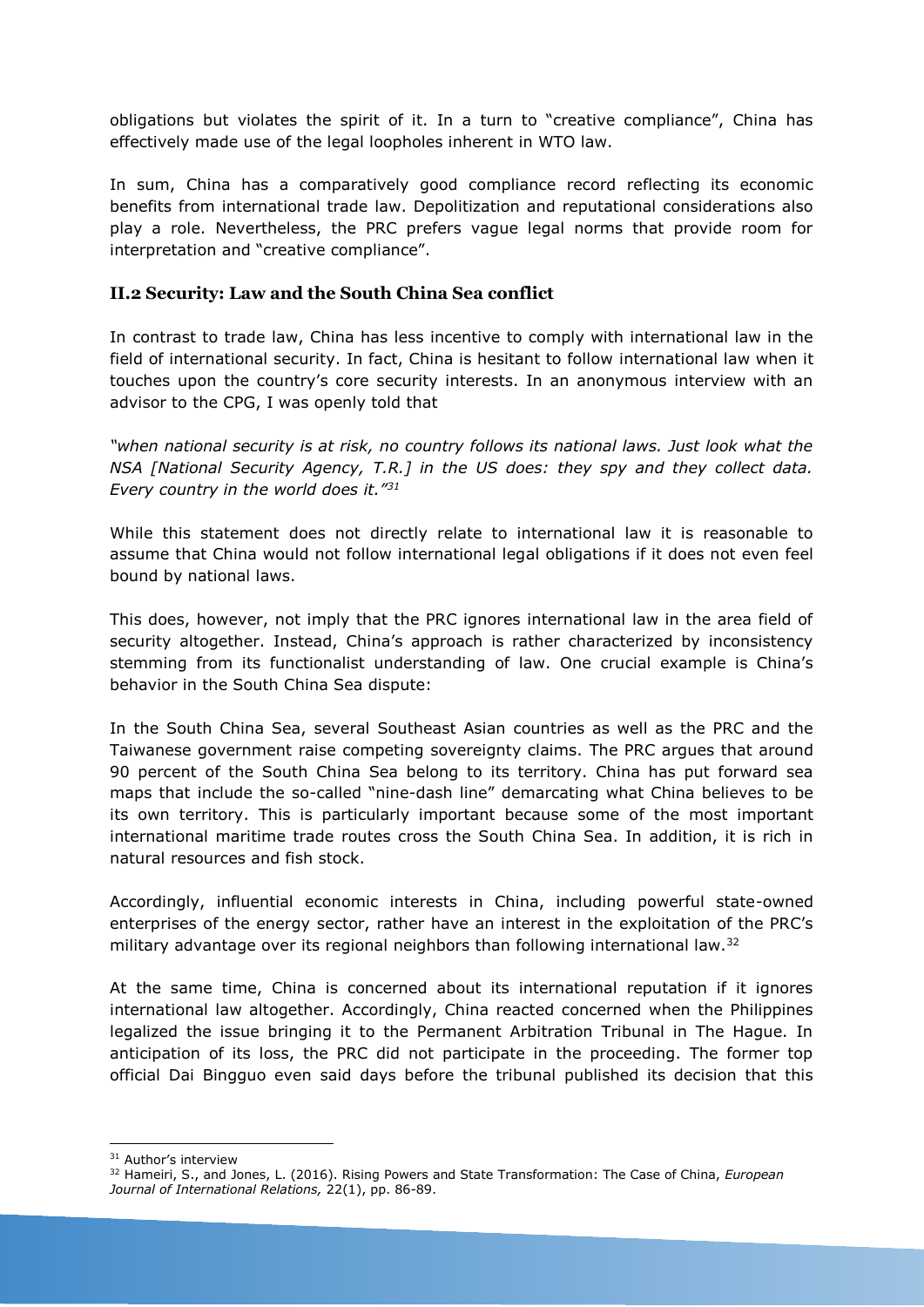would be no more than "waste paper".<sup>33</sup> However, while this may appear like China would not care about international law at all, the PRC's justification for its stance draws on a legal line of argument:

Firstly, China challenged the legal jurisdiction of the tribunal. In China's view, the dispute in the South China Sea is a matter of competing sovereignty claims and not the law of the seas. Only the latter lies in the jurisdiction of the Court.

Secondly, China reemphasized that the country has not accepted the tribunal's jurisdiction issuing an opt-out in 2006. In fact, the PRC declared its reservation against Section 2 of Part XV, paragraphs 1 (a) (b) and (c) of Article 298 of the law of the seas convention (UNCLOS).<sup>34</sup> This addresses the legally binding decisions by four venues, including the Permanent Arbitration Tribunal. This rejection of the tribunal is not surprising because its rulings are legally binding and automatically turn into international law. This stands against the PRC's interest in vague international legal norms that are ready for a broad interpretation along the lines of China's interests.

In addition to questioning the tribunal's jurisdiction, China has aimed to boost its international reputation by demonstrating more willingness to negotiate a long-awaited code of conduct with its Southeast Asian neighbors. Hence, reputation costs inherent in international law most likely remain significant in the eyes of the Chinese leaders.

In terms of the (de-)politicization effects of legalization, the PRC has no interest in it: China's public debate and societal voices are mainly driven by nationalist arguments. The Permanent Arbitration Tribunal's 2016 ruling demonstrates that legalizing the issue weakens China's position; if the PRC fully complied with international law, the leaders would risk being perceived as weak and undermining the national cause.<sup>35</sup>

In addition to these considerations, the South China Sea dispute is yet another example where the PRC aims to utilize vagueness to its own negotiation advantage: While its claim of sovereignty over the nine-dash line my appear to be precise in the first place, it is anything than but clear. In general, two interpretations of China's claim are possible:  $36$ 

The first interpretation goes that China claims all major land features within the ninedash line. This may include natural islands, reefs and rocks. Under international law, islands grant the claimant a 200-nautical-mile exclusive economic zone (EEZ) around it while reefs and rocks provide for 12 nautical miles of territorial waters but no EEZ. While it remains open whether the PRC's sovereignty claims are valid or not, this interpretation is generally in line with UNCLOS. In other words, this first interpretation restricts the dispute to overlapping sovereignty claims.

<u>.</u>

<sup>33</sup> Wong, C. (2016). *Veteran Chinese Diplomat Warns on South China Sea Ruling*. Retrieved from

https://blogs.wsj.com/chinarealtime/2016/07/06/veteran-chinese-diplomat-warns-on-south-china-sea-ruling/. <sup>34</sup> United Nations*. Declarations or Statements upon UNCLOS Ratification*. Retrieved from

http://www.un.org/depts/los/convention\_agreements/convention\_declarations.htm#China%20after%20ratificat ion.

<sup>35</sup> Storey, I. (2012). China's Bilateral and Multilateral Diplomacy in the South China Sea. In P. Cronin (Ed.) *Cooperation from Strength. The United States, China and the South China Sea.* Washington D.C.: Center for a New American Security.

<sup>36</sup> International Crisis Group. (2012). *Stirring Up the South China Sea (I). , Asia Report N°223 – 23 April 2012*, Brussels, International Crisis Group.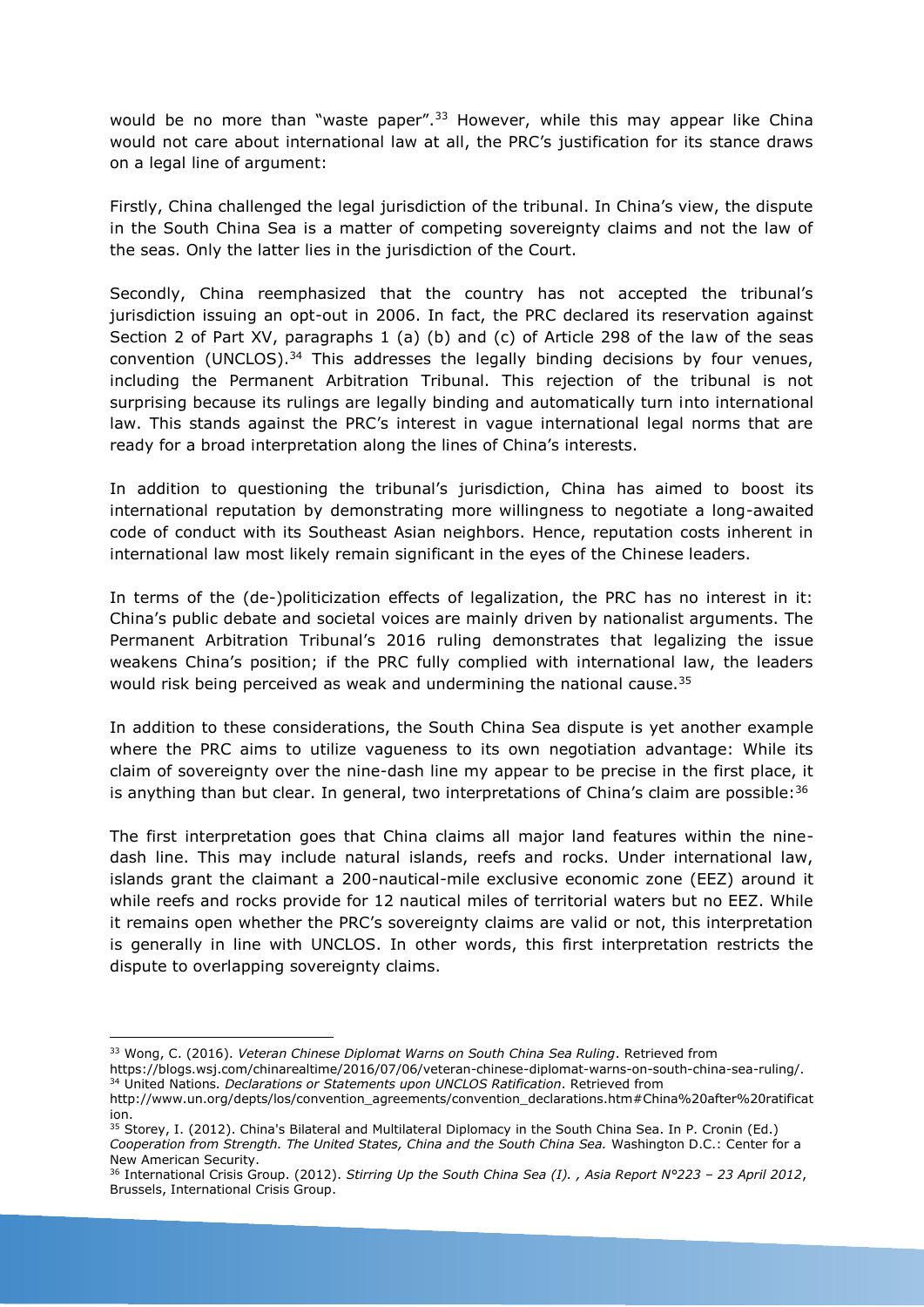The second interpretation, in contrast, contravenes UNCLOS: Following this line of argument, China claims not just the major land features but sovereignty over all the waters within the nine-dash line. While the PRC has never officially adopted this interpretation its actual behavior in the waters of the South China Sea indicate that it is applying the second reading of the nine-dash line. $37$  Time and again, China emphasizes its historical rights in the region pointing to the discovery, longstanding historical use and administrative control of the area under dispute stretching back to the Han Dynasty. The PRC references old maps and archeological findings.<sup>38</sup> This line of argument lies outside the justifications under UNCLOS which rather highlights proximity and continuous and effective administration. In wake of its weakness in the 19th and 20th century, though, China was not able to administer the atolls in the South China Sea.

In short, the PRC has not adopted a strategy that openly rejects UNCLOS but leaves open whether it aims to reinterpret the international laws of the sea or goes along with the existing definition of it. It is this vagueness that plays into China's negotiation position.

All this demonstrates that China has rather little interest in international law in the South China Sea dispute from a functionalist point of view. At the same time, the PRC aims to protect its international reputation adopting legal justification for its stance and showing willingness to negotiate a code of conduct.

#### **II.3 Rule: International law and the status of the Hong Kong Special Administrative Region**

Another though internationally less well-known example for China's functionalist approach to international law is the country's Hong Kong policy. In 1997, the exercise of sovereignty over Hong Kong was handed back from the United Kingdom to China. Economically, the PRC had long profited from the existence of Hong Kong: Serving as a trade hub, the British Crown Colony facilitated the China's reform and opening up policy.<sup>39</sup> Great Britain had made Hong Kong one of the freest and most liberal economic entities in the world. In fact, while China opened its socialist planned economy step-bystep, Hong Kong had already a fully convertible currency, a functioning rule of law, civil liberty rights guaranteed and a full-fledged capitalist economic system.

Already in 1979, when the question of a possible handover of Hong Kong sovereignty emerged for the first time, late leader Deng Xiaoping said that investors should "put their hearts at ease".<sup>40</sup> Hence, when the British and the Chinese negotiated a treaty prescribing the handover, it was one of China's main interests to preserve the economic prosperity in Hong Kong and utilize it for its own economic development. Accordingly, the PRC and the United Kingdom signed the Sino-British Joint Declaration in 1984 prescribing that Hong Kong would remain a Special Administrative Region for 50 years until 2047 enjoying a "high degree of autonomy". This "high degree of autonomy" guarantees the preservation of civil liberty rights, judicial independence, capitalism, market economy, the free convertible currency and a largely autonomous political system among other issues. In short, the Sino-British Joint Declaration limits China's exercise of sovereign

<sup>1</sup> <sup>37</sup> Ibid.

<sup>&</sup>lt;sup>38</sup> Storey, China's Bilateral and Multilateral Diplomacy in the South China Sea.

<sup>39</sup> See e.g. Fung, D. (1998). Hong Kong's Unique Constitutional Odyssey and Its Implications for China, *Asian Affairs,* 24(1), p. 201. Buckley, R. (1997). *Hong Kong: The Road to 1997*. Cambridge: Cambridge University Press, p. 41.

<sup>40</sup> Quoted in: Roberti, M. (1994). *The Fall of Hong Kong*. New York: John Wiley & Sons, pp. 22-23.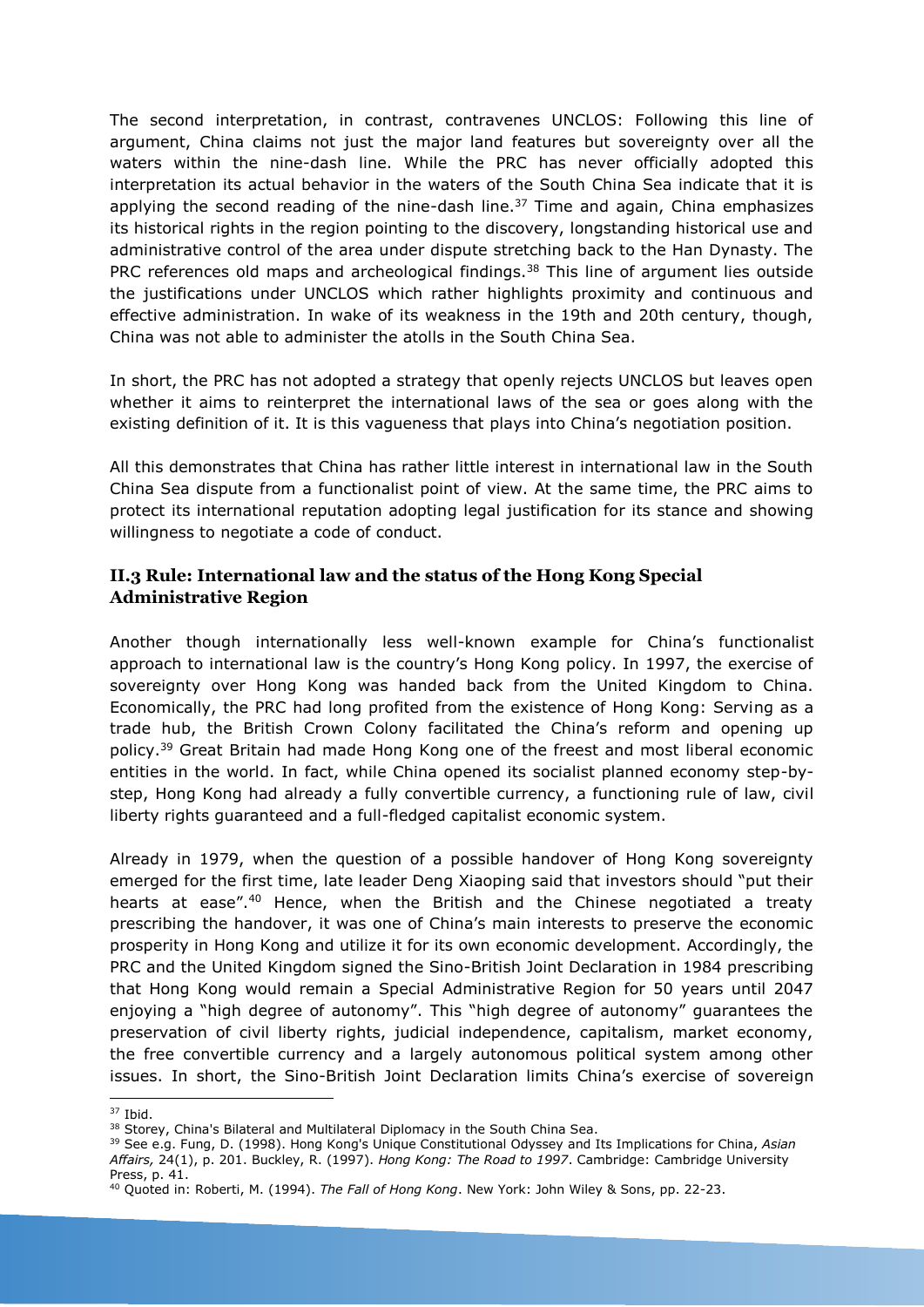control over Hong Kong until 2047 by means of a bilateral treaty that was registered as such with the United Nations.<sup>41</sup> Both for economic reasons as well as being concerned for the country's international reputation, China has committed itself to these far-reaching limitations of its governance over Hong Kong. To this day, China has not explicitly violated the Sino-British Joint Declaration and has claimed that it is in full compliance with it.

More recently, however, disputes regarding the governance of Hong Kong have emerged. The most prominent example of this are the protests in 2014 known as the "Umbrella Movement" when around 1.3 out of 7.5 million Hong Kong citizens occupied three neighborhoods of Hong Kong for more than three months demanding real democratization. In reaction to these protests, China has adopted a legalization and depolitization strategy: The PRC argues that Hong Kong affairs are exclusively under domestic jurisdiction (see below). From China's perspective, the only legal source that matters is Hong Kong's Basic Law that has been adopted by the NPC. In fact, the Sino-British Joint Declaration prescribed the necessity of the Basic Law to be adopted as a domestic law by the NPC.

This status of the Basic Law as a domestic Chinese law carries important legal implications: In China, the Standing Committee of the NPC (which consists of Chinese parliamentarians) enjoys the right to final interpretation of any domestic law including Hong Kong's Basic Law. Hence, the final interpretation of the Basic Law is carried out by a Chinese political organ not Hong Kong's independent judiciary.

Strikingly, in its official narrative the PRC ignores the fact that the interpretation of the Basic Law is ultimately a political and not a legal matter. To the contrary, China highlights the legal and not the political aspects of dispute around its Hong Kong policy: For example, the PRC has ruled out certain democratic reforms in Hong Kong emphasizing that they are not compatible with Basic Law interpretations issued by the Standing Committee of the NPC. Hence, China does not base its rejection on political considerations but argues that it is illegal to do so because the Basic Law interpretations are treated as a legal source not a political decision. In essence, the PRC aims to legalize and depoliticize contentious issues of its Hong Kong policy.

Apart from this, China is also reinterpreting the status of the Sino-British Joint Declaration more generally: Most fundamentally, China argues that "unequal" international treaties are null and void. This is a reasonable point that resonates with international law. In line with this argumentation, China has never accepted the understanding that the UK returned the sovereignty over Hong Kong to its motherland but only the administration of its sovereign territory in 1997. From this, one may conclude that there was never a need to conclude the Sino-British Joint Declaration. However, the problem with this argument lies in the details:

Firstly, if there was no need for the Sino-British Joint Declaration why did China accept to register it as an international treaty with the United Nations? When it did so it accepted its legal validity and that the Sino-British Joint Declaration should be treated equal to any other bilateral treaty according to international law.

<sup>1</sup> <sup>41</sup> Wong, Y. (2006). *The Protection of Fundamental Rights in the Hong Kong Special Administrative Region. An Analysis of Transition.* Frankfurt: Goethe University, ch. 2.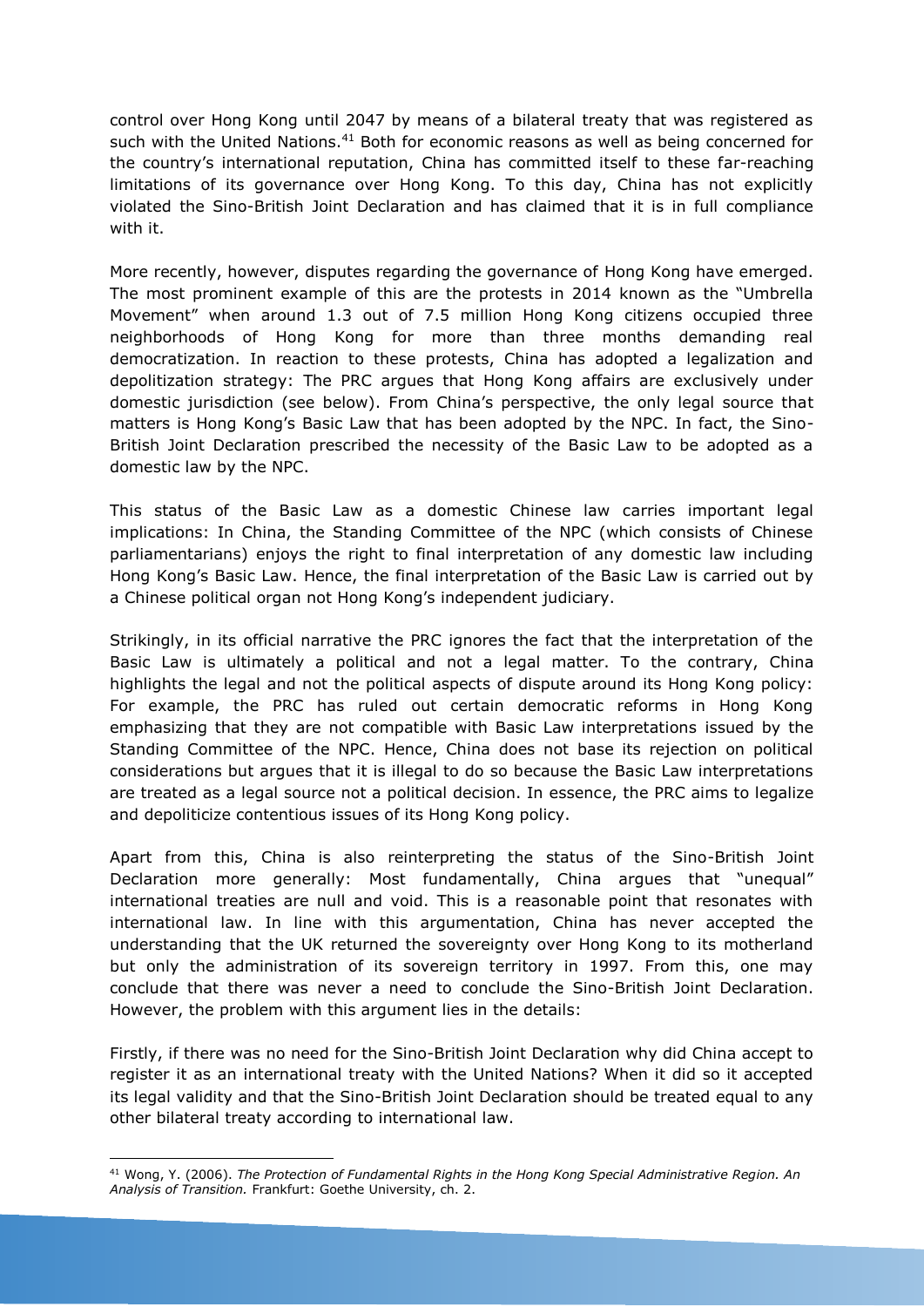Secondly, China may argue that it is not bound by the Sino-British Joint Declaration because its historical-legal basis is lacking. However, the Chinese do not clearly state the requirements for an international treaty to be considered "unequal" and thus "invalid". Instead, the Chinese understanding comprises both the substance of treaties as well as the negotiating position of the parties to a given treaty as decisive for its "unequal" status without naming clear criteria. Given China's treaty law's ambiguity, $42$  one may consider almost every international treaty "unequal" in some respect which leads Corwin<sup>43</sup> to argue that the Chinese compliance with international law is not the result of legality but political goodwill.

Furthermore, the PRC argues that the Sino-British Joint Declaration has expired in 1997. Hence, for the Chinese, the country is no longer bound by any international legal obligations in its Hong Kong policy.<sup>44</sup> China bases this line of argument referring to the Sino-British Joint Declaration's stipulation that its content has to be transposed and detailed in Hong Kong's Basic Law. The problem with China's argument is that international law does not provide for the expiry of a bilateral treaty unless one of the contracting parties formally retracts from it.

In sum, China again has adopted an incoherent approach to law that is best explained by reference to a functionalist understanding of it: The PRC does anything to secure the economic status of Hong Kong and the county's international reputation. It further aims to utilize the depolitization effects of legalization wherever possible. This, however, does not go along with an acceptance of international law altogether but includes a "creative reinterpretation" of the Sino-British Joint Declaration as having already expired. This argument serves the goal of maximizing China's control over Hong Kong by negating that the PRC is bound by international law.

#### **III. Conclusion and implications for Europe**

1

In this paper, I argue that China has a very different approach to law: While in Europe, law has long been seen as carrying normative value in itself, this is not the case in China where more attention is paid to family ethics, compassion and context sensitivity. These historical differences are not deterministic but may help explain divergences in the current European and Chinese approaches to law.

No doubt, the rule of law is a crucial element of Chinese recent domestic reform; the independence of the judiciary from local party-state cadres' interference has been strengthened. At the same time, China's approach to law remains functional paying careful attention to the concrete benefits of law for policy-making. In particular, economic and reputational gains play a crucial role for the Chinese calculus as well as the depolitizising potential of legalization. This functional approach goes along with a preference for vague legal norms that allow very different interpretation and do not

<sup>&</sup>lt;sup>42</sup> According to Chinese treaty law, even a change of government is regarded as a legal justification for noncompliance with a state's international legal obligations. See Corwin, D. (1987). China's Choices: The 1984 Sino-British Joint Declaration and its Aftermath, *Law & Policy in International Business,* 19(1).  $43$  Ibid.

<sup>44</sup> Cheung, A. (2014). Burying the Joint Declaration. Beijing's International Law Reaction to the Umbrella Movement. New York: US-Asia Law Institute. Cheung, A. (2015). Road to Nowhere: Hong Kong's Democratization and China's Obligations under Public International Law, *Brooklyn Journal of International Law,* 40(1). Wong, *The Protection of Fundamental Rights in the Hong Kong Special Administrative Region*, p. ch. 2.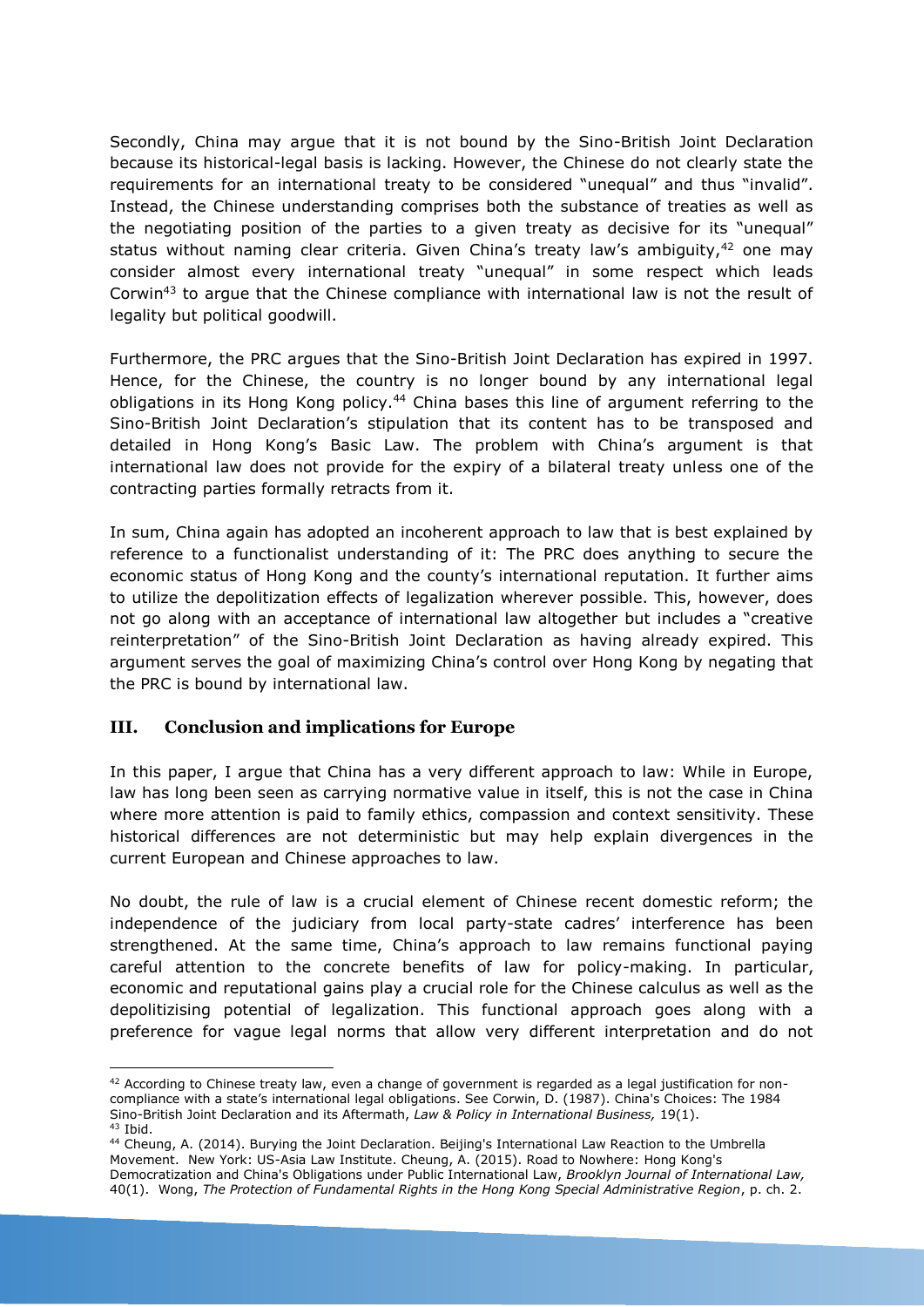constrain political decision-making all too much. Europe has to be aware that compliance with international law is not a value in itself for China. It is all about the concrete benefit for the PRC.

Crucially, we need to differentiate whether China disagrees with the content of existing international law or the *nature of legal norms as such*. With regard to the former, Europeans need to acknowledge that the existing international law has been written under Western dominance and that China has a legitimate claim to call for legal change and/or new legal norms internationally. With regard to the latter, however, Europe should rather insist on the preservation of legal certainty and the value of international law as such.

In order to promote legal certainty, rule of law and the preservation of a reformed version of the existing international law regime, Europe should adopt six policy guidelines. The first three of them are to strengthen the positive incentives for China to follow international law; the latter three are rather meant to contain some negative effects from Chinese policy-making:

*Positive incentives*: Firstly, Europe should emphasize the economic necessities of legal predictability and legal certainty. In this context, the value of reciprocity may serve as a fundamental guideline for EU-Chinese economic policy-making. This implies Europe's acknowledgment that it cannot demand anything that it does not comply with itself. In this context, WTO law is a case in point where China has a better compliance record with DSB rulings than the EU.

Secondly, Europe should be well aware of its leverage vis-à-vis China. The PRC is very concerned with its international image and reputation. This is interlinked with the Chinese intention to portray itself as complying with international law and being a reliable partner in international affairs. This is to promote China's international influence but also serves as a domestic narrative emphasizing that China is a well-respected great power. This is to contrast with the "century of humiliation" before the Chinese Communist Party took over the power in 1949. This concern for China's international reputation and its interlinkage with the country's compliance record provides Europe significant leverage. Accordingly, Europe should not just complain about existing weaknesses of the Chinese legal system but also highlight positive developments strengthening the incentive to improve the Chinese reputation by means of legal reform.

Thirdly, Europe should clearly distinguish between legal and political decisions internationally. This transparency helps to commit China to international legal norms where necessary.

*Containment*: Fourthly, since China is eager not to violate international law but aims to exploit legal vagueness and loopholes, one strategy to adopt for Europe would be to insist on more precise international legal rules. This may minimize legal disputes and differences in interpretation. In addition, it makes it more difficult for China to shirk from its international legal obligations by means of interpreting legal norms as broadly as to violate the spirit of it.

Fifthly, Europe should insist on the institutionalization of independent international judiciaries to settle legal disputes and come up with final and binding legal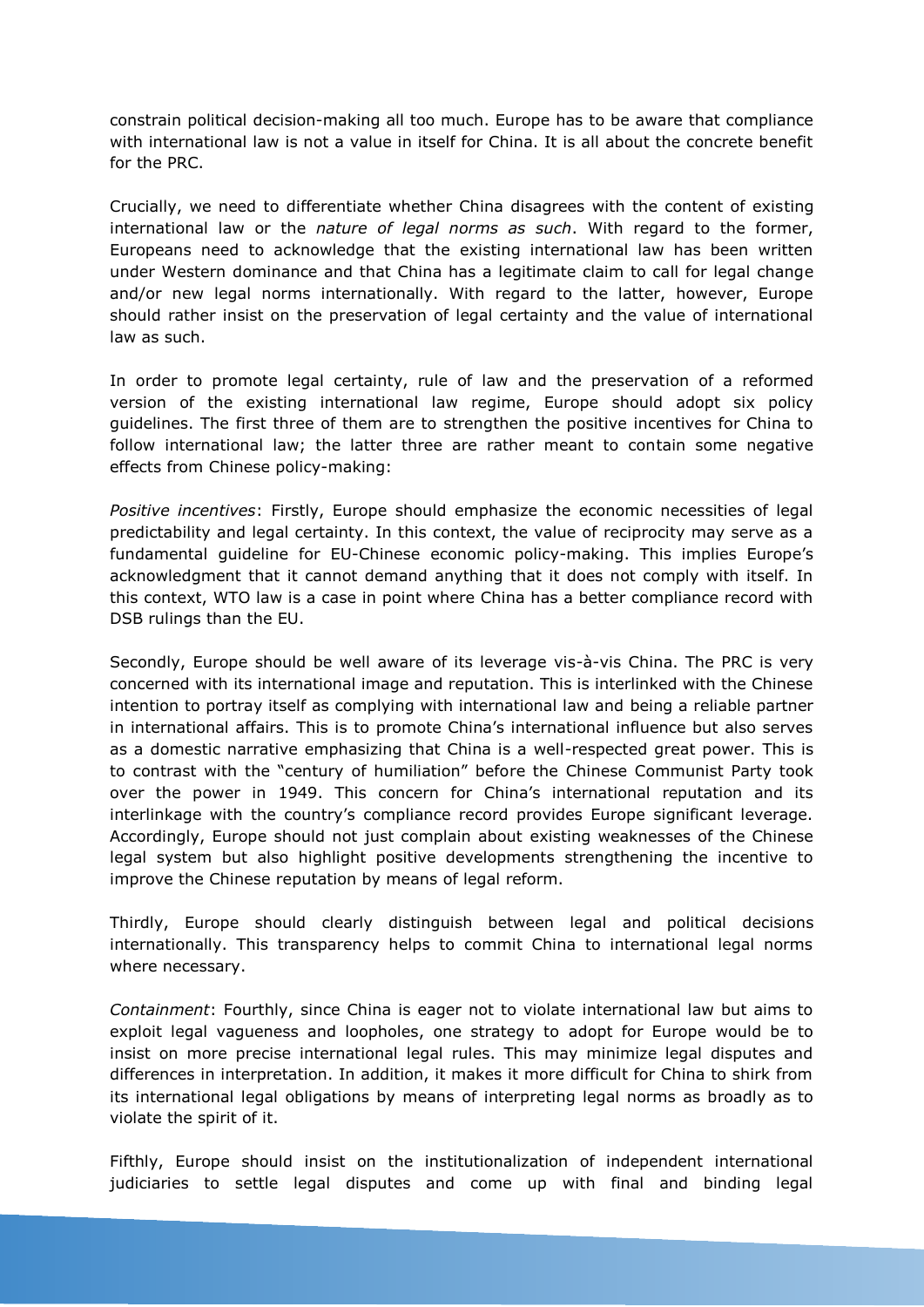interpretations. This is another way to increase the costs for Chinese non-compliance with international law. Opt-out options from international tribunals should be avoided. Finally, since clarity and precision are not always a viable option for international law, Europe should promote prescribed and inclusive procedures of law interpretation and implementation. Recent social scientific research has convincingly demonstrated that such mechanisms increase the perception of procedural justice and the acceptance of international norms and institutions globally.45 In particular, developing countries are receptive to such inclusive mechanisms of law interpretation. This is of particular importance for China that claims to head the developing countries and not work against their interests.

In sum, if Europe succeeds to increase legal precision, institutionalized and independent international judiciaries and inclusive procedures of law interpretation that are accepted as being fair and procedurally just, the costs for Chinese non-compliance with international law will be enormous. This would most likely promote the PRC's compliance record.

<sup>1</sup> <sup>45</sup> Matthias Dembinski, "Procedural Justice and Global Order. Expalining African Reactin to the Application of Global Protection Norms," *European Journal of International Relations,* Vol., No. 1, forthcoming.